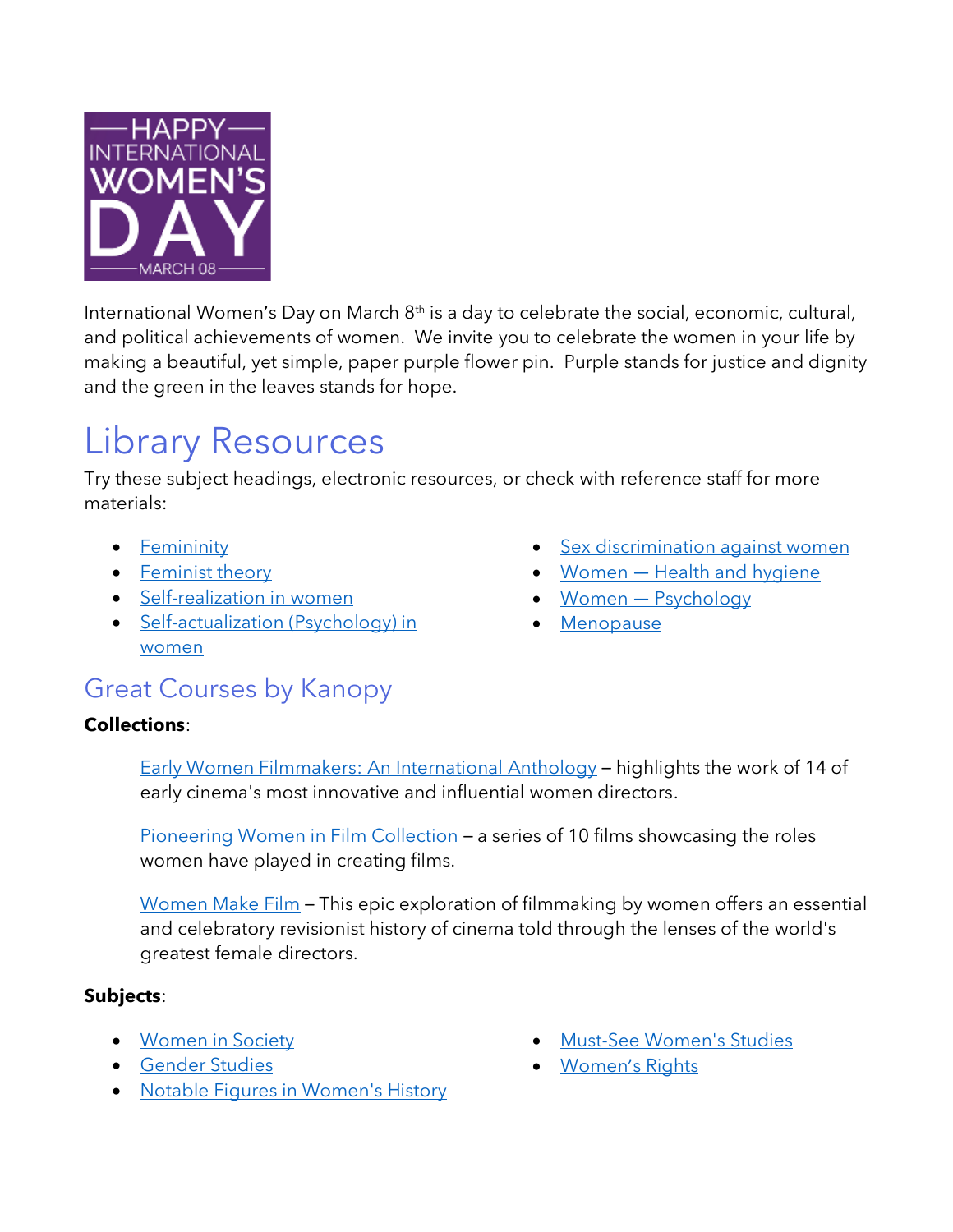## [Points to the Past](https://pointstothepast.ca/)

an interesting site to find millions of pages of digitized historical content and primary source materials such as maps, photographs, newspapers, manuscripts, pamphlets, poems, sermons, and much more. Search terms such as "women," "feminist," and "ladies" work well. No login is needed when accessing from within British Columbia.

### Booklists

- ORL Recommends [Empowering Reads for International Women's Day](https://orl.bibliocommons.com/list/share/177183573_orlreads_youthservices/2057171709_orl_recommends_empowering_reads_for_international_womens_day) (Kids & Teens)
- [ORL Reads for International Women](https://orl.bibliocommons.com/list/share/675410617_orlreads/2059487109_orl_reads_for_international_womens_day)'s Day (Adults)
- [ORL Reads Films Featuring Strong Women](https://orl.bibliocommons.com/list/share/675410617_orlreads/2059491039_orl_reads_films_featuring_strong_women)

# Additional External Resources

**Confessions of a bad feminist (TED Talk)** by Roxane Gay - When writer Roxane Gay dubbed herself a "bad feminist," she was making a joke, acknowledging that she couldn't possibly live up to the demands for perfection of the feminist movement. But she's realized that the joke rang hollow. In a thoughtful and provocative talk, she asks us to embrace all flavors of feminism -- and make the small choices that, en masse, might lead to actual change.

**[International Women](https://www.internationalwomensday.com/)'s Day** (official site) - International Women's Day is a global day celebrating the social, economic, cultural and political achievements of women. The day also marks a call to action for accelerating gender parity. This site promotes and organizes International Women's Day events, resources, and activities.

**[International Women](https://canadianwomen.org/international-womens-day-2022/)'s Day** (Canadian Women's Foundation) – The Canadian Women's Foundation is a national leader in the movement for gender equality in Canada. Through funding, research, advocacy, and knowledge sharing, we work to achieve systemic change.

**[International Women](https://women-gender-equality.canada.ca/en/commemorations-celebrations/international-womens-day.html)'s Day** (Government of Canada) – The Government of Canada's theme for International Women's Day (IWD) 2022 is Women Inspiring Women. It celebrates all the women and girls who inspire us by demonstrating leadership in the choices they make in their day-to-day lives to contribute to the social, economic, cultural, and political spheres.

**Native Women'[s Association of Canada](https://www.nwac.ca/)** – NWAC was founded on the collective goal to enhance, promote, and foster the social, economic, cultural and political well-being of Indigenous women within their respective communities and Canada societies.

**[UN Sustainability Goals](https://www.un.org/sustainabledevelopment/gender-equality/)** – Goal 5: Achieve gender equality and empower all women and girls. Gender equality is not only a fundamental human right, but a necessary foundation for a peaceful, prosperous, and sustainable world. Read and learn more about this goal.